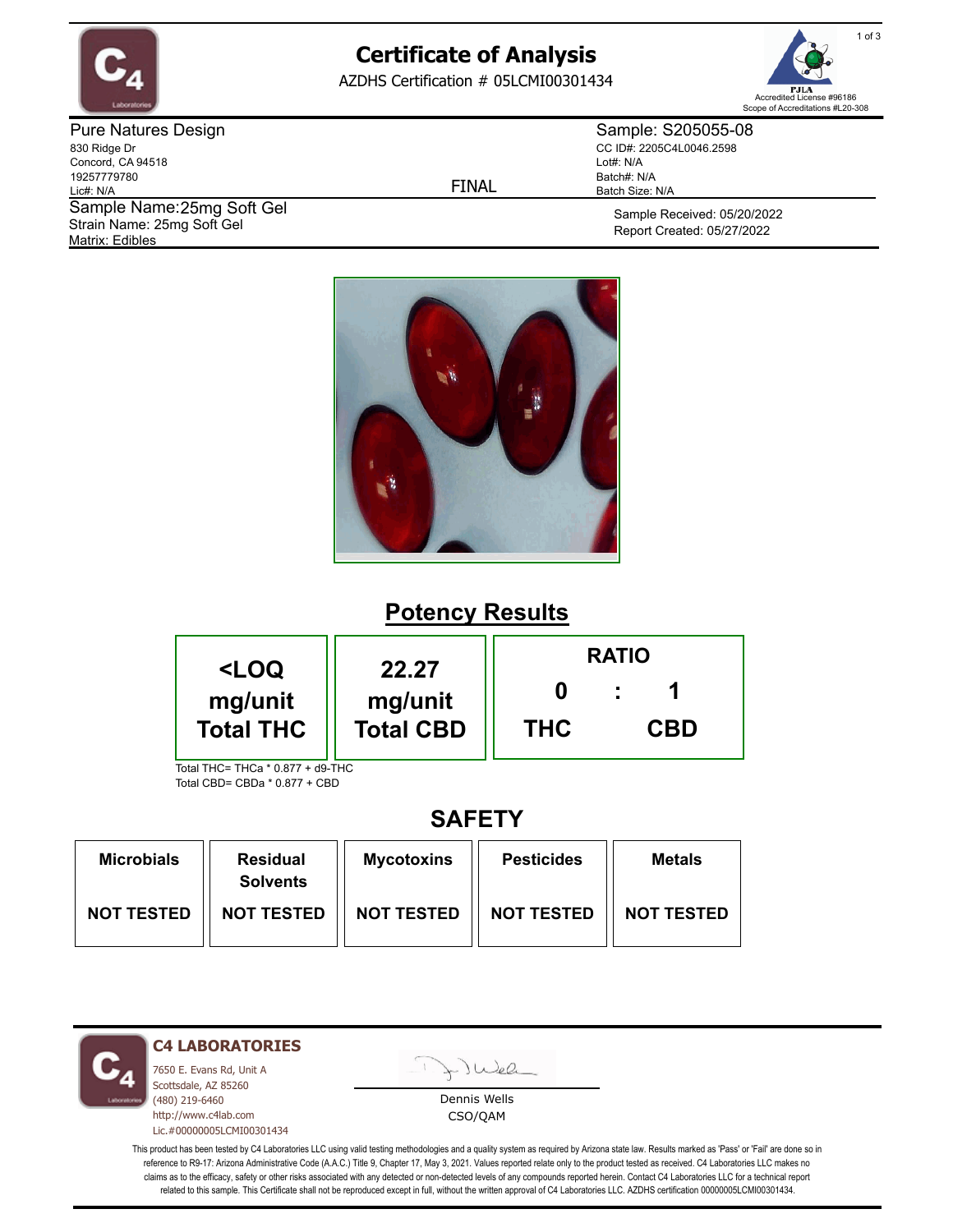

## **Certificate of Analysis**

AZDHS Certification # 05LCMI00301434



Pure Natures Design 830 Ridge Dr Concord, CA 94518 19257779780 Lic#: N/A Matrix: Edibles Sample Name: 25mg Soft Gel Strain Name: 25mg Soft Gel

FINAL

Lot#: N/A

Batch#: N/A Batch Size: N/A

Sample: S205055-08 CC ID#: 2205C4L0046.2598

> Sample Received: 05/20/2022 Report Created: 05/27/2022

### **Cannabinoids by HPLC - Commercial**

| Date Analyzed: 05/24/2022 | Analyst Initials: KWT |
|---------------------------|-----------------------|
|                           |                       |

| Analyte                   | LOQ           | <b>Mass</b> | <b>Mass</b> | <b>Mass</b> | Q              |
|---------------------------|---------------|-------------|-------------|-------------|----------------|
|                           | $\frac{0}{0}$ | $\%$        | mg/g        | mg/unit     |                |
| <b>THCA</b>               | 0.0137        | $<$ LOO     | $<$ LOO     | $<$ LOO     | Q3             |
| $d9-THC$                  | 0.0137        | $<$ LOQ     | $<$ LOQ     | $<$ LOQ     | Q3             |
| d8-THC                    | 0.0137        | $<$ LOO     | $<$ LOQ     | $<$ LOQ     | Q <sub>3</sub> |
| CBDA                      | 0.0137        | 0.0393      | 0.39        | 0.25        | Q <sub>3</sub> |
| CBD                       | 0.0137        | 3.49        | 34.90       | 22.08       | Q <sub>3</sub> |
| <b>CBG</b>                | 0.0137        | $<$ LOO     | $<$ LOQ     | $<$ LOQ     | Q <sub>3</sub> |
| <b>CBN</b>                | 0.0137        | $<$ LOO     | $<$ LOQ     | $<$ LOQ     | Q <sub>3</sub> |
| CBC                       | 0.0137        | $<$ LOQ     | $<$ LOQ     | $<$ LOQ     | Q <sub>3</sub> |
| Total Cannabinoids 0.0137 |               | 3.53        | 35.30       | 22.33       | Q <sub>3</sub> |
| <b>Total THC</b>          | 0.0137        | $<$ LOQ     | $<$ LOQ     | $<$ LOQ     | Q <sub>3</sub> |
| <b>Total CBD</b>          | 0.0137        | 3.52        | 35.20       | 22.27       | Q3             |

Total THC= THCa \* 0.877 + d9-THC. Total CBD= CBDa \* 0.877 + CBD. LOQ = Limit of Quantitation; NR = Not Reported; ND = Not Detected.

Unless otherwise stated all quality control samples performed within

specifications established by the Laboratory.

Cannabinoids method: HPLC-DAD.

1 unit= .6326g

Unit Description: soft gel



#### **C4 LABORATORIES**

7650 E. Evans Rd, Unit A Scottsdale, AZ 85260 (480) 219-6460 http://www.c4lab.com Lic.#00000005LCMI00301434

Juea

Dennis Wells CSO/QAM

This product has been tested by C4 Laboratories LLC using valid testing methodologies and a quality system as required by Arizona state law. Results marked as 'Pass' or 'Fail' are done so in reference to R9-17: Arizona Administrative Code (A.A.C.) Title 9, Chapter 17, May 3, 2021. Values reported relate only to the product tested as received. C4 Laboratories LLC makes no claims as to the efficacy, safety or other risks associated with any detected or non-detected levels of any compounds reported herein. Contact C4 Laboratories LLC for a technical report related to this sample. This Certificate shall not be reproduced except in full, without the written approval of C4 Laboratories LLC. AZDHS certification 00000005LCMI00301434.